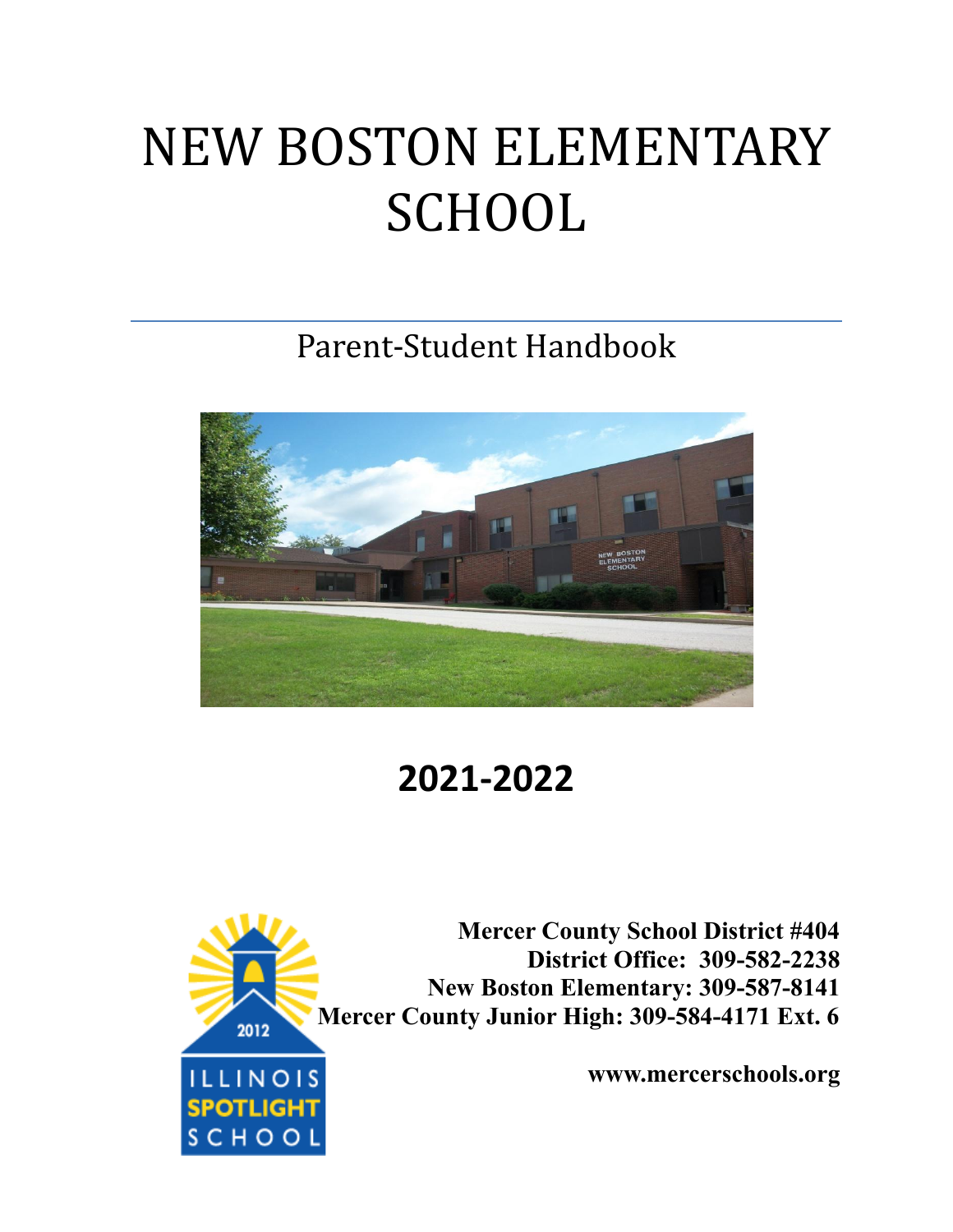## **New Boston Elementary Parent/Student Handbook**

#### District Mission Statement

Mission Statement MCSD #404, in an active partnership with family and community, shall provide a positive environment in order to promote excellence in education, enabling students to become respectful, productive, and responsible citizens.

> New Boston Elementary School 301 Jefferson Street New Boston, Illinois 61272

> > Phone: 309-587-8141 Fax: 309-587-3349

This handbook has been approved by the Mercer County School District Board of Education. This handbook is not a contract and is subjectto change atthe discretion ofthe administration. This handbook reflects the status ofthe rules and procedures currently in practice and is subject to change.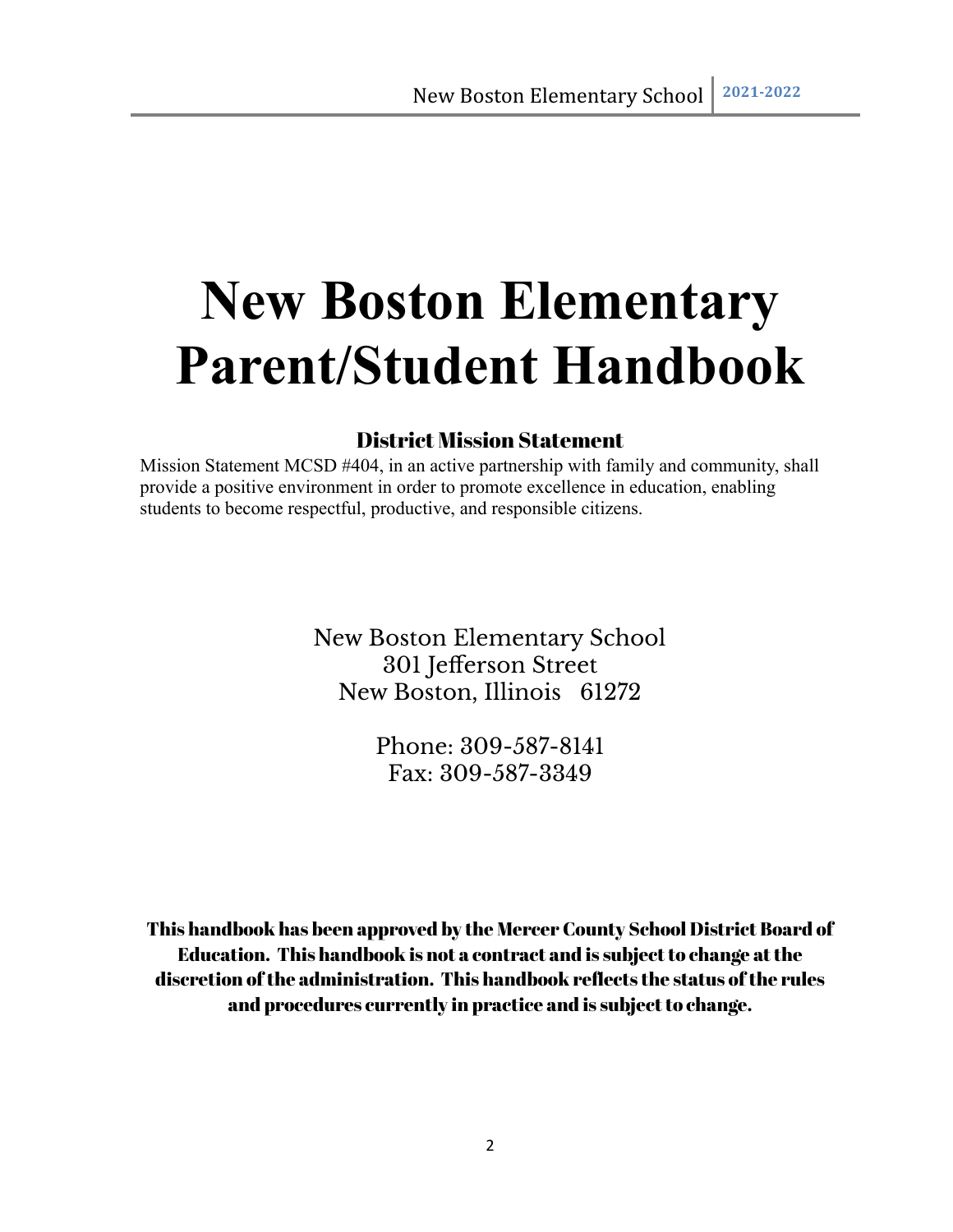## New Boston Elementary Vision Statement: *Creating a respectful community of personal excellence and determination.*

Mission Statement:

Our mission is to develop a sense of determination and leadership in our students, so they may become productive members of their community.

> Motto: Soaring to excellence.

> > Core Values: *E*xcel and *A*chieve your *G*oals *L*ead your peers *E*veryday have fun *S*how your pride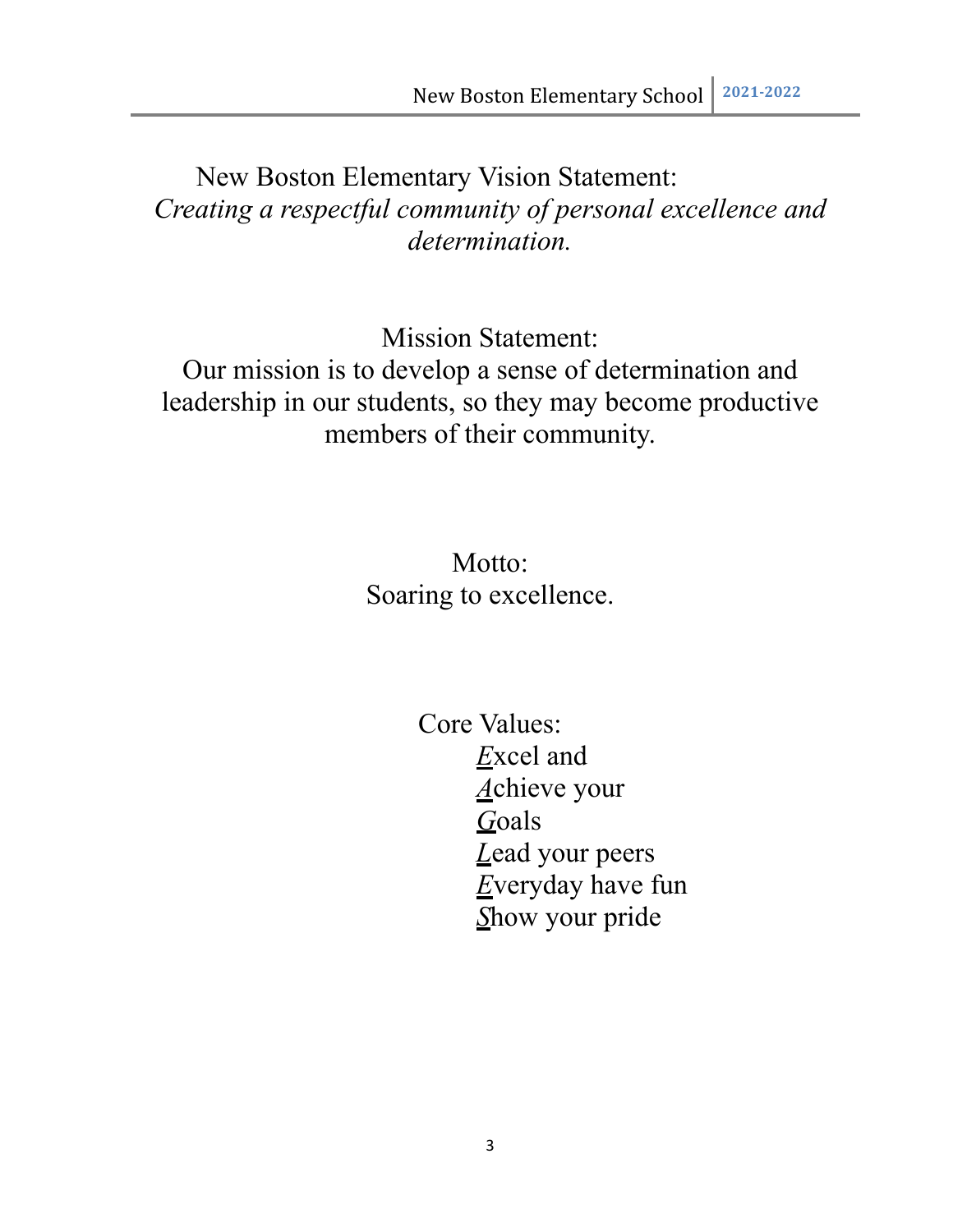| $\mathbf 0$  |                                         |                  |  |  |
|--------------|-----------------------------------------|------------------|--|--|
| $\mathbf{o}$ |                                         |                  |  |  |
| $\mathbf{o}$ |                                         |                  |  |  |
| $\Omega$     | <b>Student Attendance</b>               |                  |  |  |
|              | Arrival Times and Tardiness<br>$\Omega$ |                  |  |  |
|              | $\Omega$                                | 8                |  |  |
|              | $\Omega$                                | 9                |  |  |
|              | $\Omega$                                | $\boldsymbol{9}$ |  |  |
|              | $\mathbf{o}$                            | 9                |  |  |
| $\Omega$     | <b>Student Conduct and Discipline</b>   | 10               |  |  |
|              | $\Omega$                                |                  |  |  |
|              | $\Omega$                                | 11               |  |  |
|              | 0                                       | 11               |  |  |
|              | $\Omega$                                | 11               |  |  |
|              | $\Omega$                                | 11               |  |  |
|              | $\Omega$                                | $11 - 12$        |  |  |
|              | $\Omega$                                | 12               |  |  |
|              | $\Omega$                                | 12               |  |  |
| 0            | <b>School Services</b>                  | 13               |  |  |
|              | $\Omega$                                | $13 - 15$        |  |  |
|              | $\bf{0}$                                | 15               |  |  |
|              | $\bf{0}$                                | 16               |  |  |
|              | $\bf{0}$                                | $16-17$          |  |  |
|              | $\Omega$                                | 17               |  |  |
|              | $\Omega$                                | 17               |  |  |
|              | $\Omega$                                | 17               |  |  |
|              | $\Omega$                                | 18               |  |  |
|              | $\mathbf{o}$                            | 18               |  |  |
| 0            | <b>General Policies and Information</b> | 18               |  |  |
|              | $\bf{0}$                                | 19               |  |  |
|              | $\bf{0}$                                | 19               |  |  |
|              | $\overline{O}$                          | 19               |  |  |
|              | 0                                       | 20               |  |  |
|              | $\Omega$                                | 20               |  |  |
|              | $\Omega$                                | 20               |  |  |
|              | $\mathbf{o}$                            | 20               |  |  |
|              | $\mathbf{o}$                            | 20               |  |  |
|              |                                         |                  |  |  |
|              |                                         |                  |  |  |
|              |                                         |                  |  |  |
|              |                                         |                  |  |  |

Table of Contents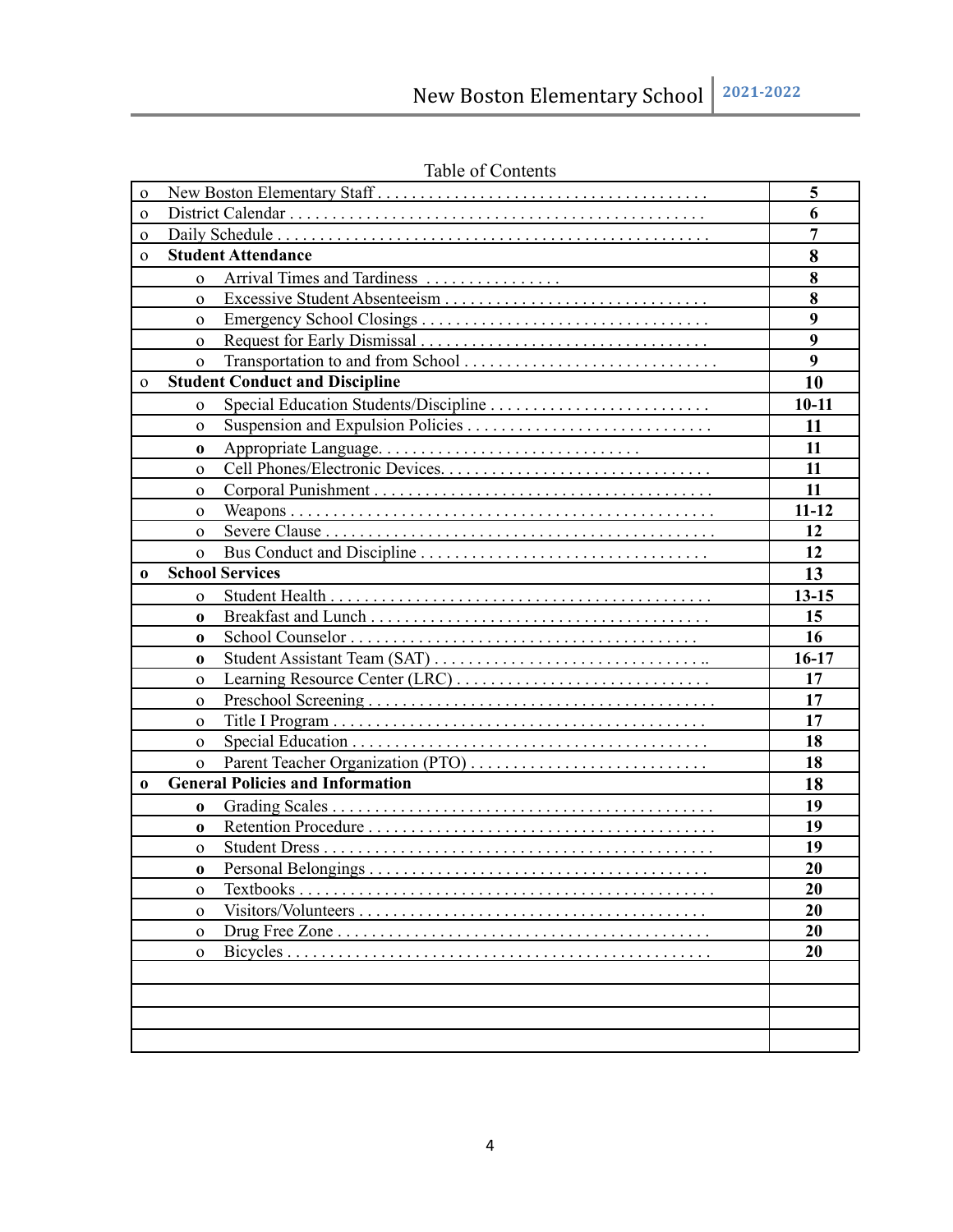## New Boston Elementary Staff

#### **Administration:**

Petrie, Scott – Superintendent Bush, Marcus -Principal

#### **Office:**

LeHew, Tonya- Secretary Lamkin, Holly - Nurse

#### **Teaching Staff:**

PreK/ECE:<br>Fish

- Fisher, Asya
- Murray, Cassidy

Kindergarten:

- ° Olson, Jennifer<br>° Plehr Kurstin
- Plohr, Kyrstin

Grade 1:

- ° Sedam, Shannon
- ° Sywassink, Megan

Grade 2:

- ° Duncan, Samantha
- ° Stice, Ashley

Grade 3:

- Meyers, Kaylie
- ° Nimrick, Miranda

Grade 4:

- Carey, Pam
- ° Matlick, Michaela

#### **Other Services:**

Adams, Kristen – Speech & Language Pathologist Baker, Hannah – Art Teacher Call, Ariane- Music Teacher Gatton, Andrea – Special Education Hofer, Amy- Special Education Louck, Mick – Physical Education Molburg, Amy – Title I Reading Specialist Saey, Taylor –Special Education Coordinator Thomson, Jessie – School Counselor/Social Worker

#### Paraeducators:

- $\circ$ Kylee Busch - Special Education
- $\circ$ Callahan, Patty - Special Education
- $\circ$ Giles. Deb - Title I
- $\circ$ Hill, Katie - Special Education
- $\circ$ Hockenberry, Jennifer - Special Education
- o King, Angie - PreK
- o Lenz, Nikole - Special Education
- o Nelson, Brianna - Special Education
- ۰ Scott, Sharon - PreK
- o Sell, Carlene - Special Education
- $\circ$ Smith, Paula - Title I
- ۰ Zimmerman, Tonia - Special Education

#### **Support Staff:**

- $\circ$ Daum, Tiffany - Custodian
- $\circ$ Giles, Lyla - Custodian
- $\circ$ Frieden, Tina - Cafeteria
- ۰ Luxmore, Joan - Cafeteria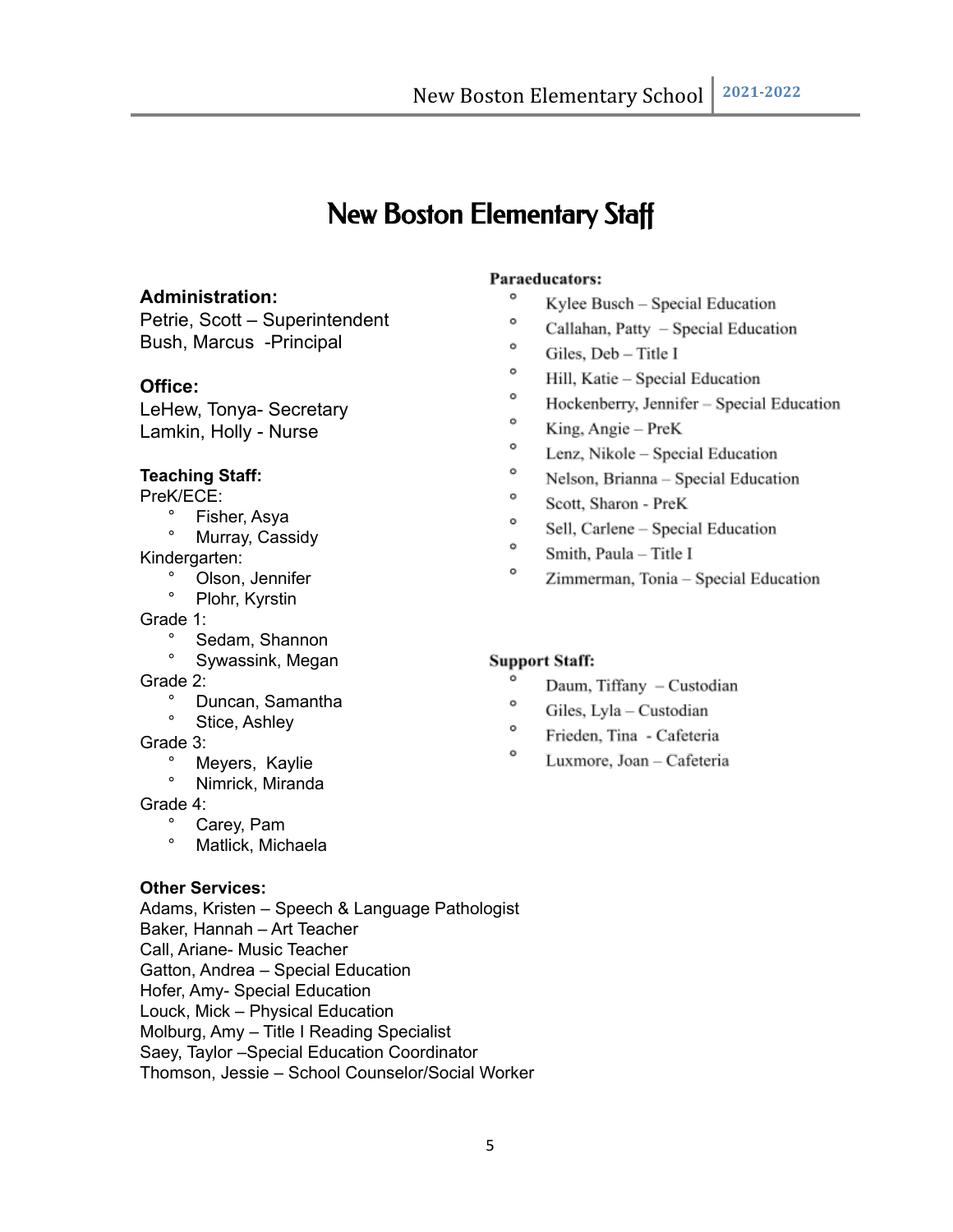

# **Mercer County School District<br>Calendar Description<br>2021-2022**

| August 5, 2021              | w           | Registration 10:00 AM - 6:00 PM                 |
|-----------------------------|-------------|-------------------------------------------------|
| August 16, 2021             | w           | NO SCHOOL Teachers' Institute                   |
| August 17, 2021             | w           | NO SCHOOL Teachers' Institute                   |
| August 18, 2021             | w           | 1st Day of School - 12:30 PM Dismissal          |
| September 3, 2021           | n.          | SIP DAY- 12:30 PM DISMISSAL                     |
| September 6, 2021           | w           | <b>NO SCHOOL LABOR DAY</b>                      |
| October 1, 2021             | w           | SIP DAY- 12:30 PM DISMISSAL                     |
| October 11, 2021            | m           | NO SCHOOL COLUMBUS DAY                          |
| October 15, 2021            | w           | End of 1st quarter                              |
| October 28, 2021            | w           | NO SCHOOL PARENT TEACHER CONFERENCES            |
| October 29, 2021            | w           | NO SCHOOL PARENT TEACHER CONFERENCES            |
| November 5, 2021            | w           | SIP DAY- 12:30 PM DISMISSAL                     |
| November 11, 2021           | n.          | NO SCHOOL VETERANS DAY                          |
| November 23, 2021           | n.          | 2PM HOLIDAY DISMISSAL                           |
| November 24, 2021           | w           | NO SCHOOL THANKSGIVING BREAK (EMERGENCY DAY)    |
| November 25, 2021           | Pat         | NO SCHOOL THANKSGIVING DAY                      |
| November 26, 2021           | Pat.        | <b>NO SCHOOL THANKSGIVING BREAK</b>             |
| December 3, 2021            | n.          | SIP DAY- 12:30 PM DISMISSAL                     |
| December 17, 2021           | $\sim$      | 2PM HOLIDAY DISMISSAL                           |
| December 17, 2021           | ÷           | End of 2nd quarter/ 1st semester                |
| Dec. 20, 2021- Jan. 2, 2022 | w           | NO SCHOOL WINTER BREAK (EMERGENCY DAYS 20 & 21) |
| January 3, 2022             | w           | NO SCHOOL Full Day Inservice                    |
| January 4, 2022             | ÷           | <b>CLASSES RESUME</b>                           |
| January 17, 2022            | w           | NO SCHOOL MARTIN LUTHER KING DAY                |
| February 4, 2022            | w           | SIP DAY- 12:30 PM DISMISSAL                     |
| February 21, 2022           | w           | NO SCHOOL PRESIDENTS DAY (EMERGENCY DAY)        |
| March 4, 2022               | w           | SIP DAY- 12:30 PM DISMISSAL                     |
| March 7, 2022               | w           | NO SCHOOL CASIMIR PULASKI DAY (EMERGENCY DAY)   |
| March 11, 2022              | w           | End of 3rd quarter                              |
| April 1, 2022               | Pat.        | SIP DAY- 12:30 PM DISMISSAL                     |
| April 13, 2022              | $\sim$      | 2PM HOLIDAY DISMISSAL                           |
| April 14, 2022              | w           | NO SCHOOL SPRING BREAK (EMERGENCY DAY)          |
| April 15, 2022              | e.          | <b>NO SCHOOL SPRING BREAK</b>                   |
| April 18, 2022              | w           | NO SCHOOL SPRING BREAK                          |
| April 19, 2022              | w           | NO SCHOOL SPRING BREAK (EMERGENCY DAY)          |
| May 6, 2022                 | w           | SIP DAY- 12:30 PM DISMISSAL                     |
| May 24, 2022                | w           | End of 4th Quarter/ 2nd Semester                |
| May 24, 2022                | $\sim$      | Last Day of School - 2PM DISMISSAL              |
| May 25, 2022                | ÷           | NO SCHOOL Teachers' Institute                   |
| May 26, 2022                | ÷           | <b>Proposed Emergency Day</b>                   |
| May 27, 2022                | $\tilde{r}$ | <b>Proposed Emergency Day</b>                   |
|                             |             |                                                 |

May 31, 2022 ~ Proposed Emergency Day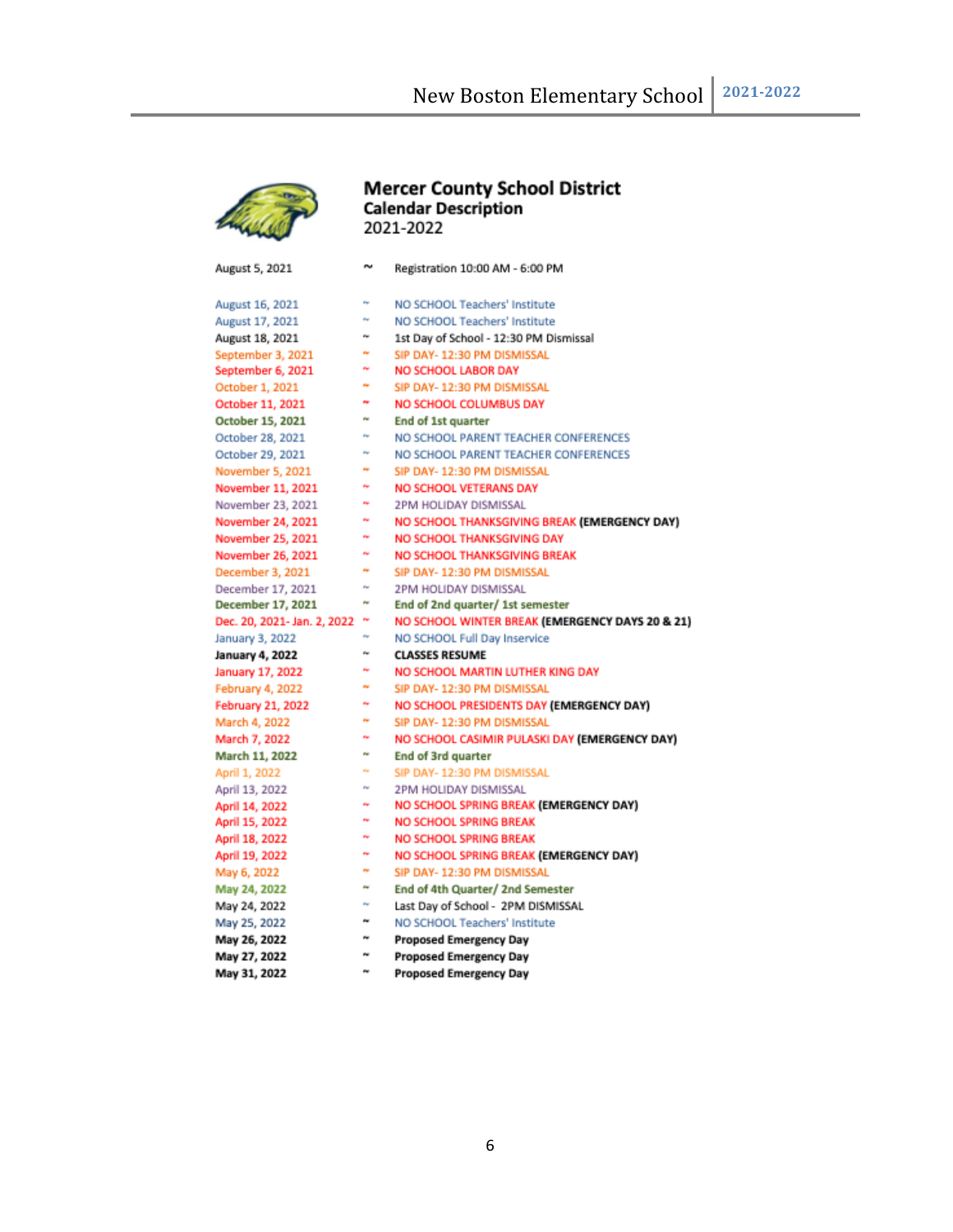## **Daily Schedule**

7:35 – Students who do not ride a bus to school may enter the building. The breakfast program will begin serving at this time.

- 7:55 Students need to be in the building. First bell rings.
- 8:05 Second bell rings.
- 8:05 Announcements
- 10:45 to 11:05 Kindergarten recess / Kindergarten lunch 11:10 to 11:30
- 10:50 to 11:10 Grade 1 recess / Grade 1 lunch 11:15 to 11:35
- 11:00 to 11:20 Grade 2 recess / Grade 2 lunch 11:25 to 11:45
- 11:10 to 11:30 Grade 3 recess / Grade 3 lunch 11:35 to 11:55
- 11:15 to 11:35 Grade 4 recess / Grade 4 lunch 11:40 to 12:00
- $3:05$  Dismissal,  $1<sup>st</sup>$  busses leave
- 3:05 Walkers are dismissed
- 3:35 Late busses leave

#### **Note:**

o Individual class schedules vary on a daily basis as well as from grade to grade.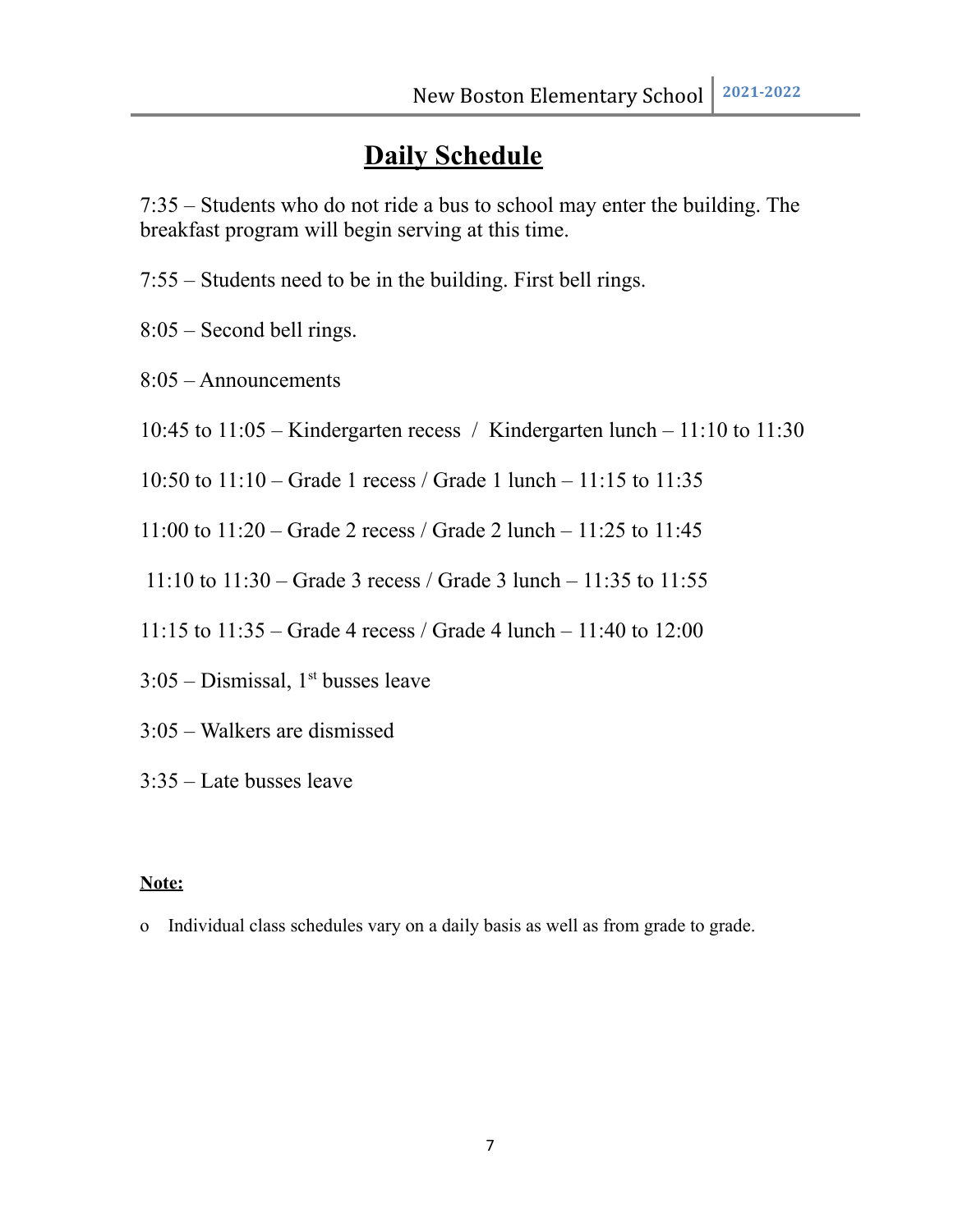## **Student Attendance**

New Boston Attendance Policy 2021-2022 School Year

Absences:

- If a student arrives 30 minutes or later after the start of the school day, that absence will recorded as a half day absence.
- If a student leaves with more than 30 minutes left at the conclusion of the school day, that absence will be recorded as a half day absence.

Tardies:

- If a student arrives within 30 minutes of the beginning of the school day, that will be counted as a tardy.
- If a student leaves with less than 30 minutes left at the conclusion of the school day, that will counted as a tardy.
- Should a student accrue five or more tardies within a semester, those tardies will then be counted as a half day absence.

Truancy:

- Students are allowed five parent call-in days per semester. These call-in days may be used for any reason the student is not in attendance at school. There are only two exemptions for an excused absence: a death in the immediate family or a visit to the doctor's office for the student with an excusal from the doctor for that date. These excusals do not count toward a parent call-in or truancy. Once a student has missed five days or used all of their parent call-ins, the student will then be considered truant by the state and district. Truant days continue throughout the year.
- Guidelines for truant students: (after all five call-ins have been used per semester)
	- o 3 days truant (8 total)
		- Letter sent to the parents/guardians from the Regional Office of Education
		- Student is referred to the Regional Office of Education for truancy
	- o 6 days truant (11 total)
		- Second letter sent to the parents/guardians from the Regional Office of Education
		- Student is again referred to the Regional Office of Education for truancy
		- Regional Office of Education will make contact with the parents/guardian
	- o 9 days truant (14 total)
		- The parent/guardian will be issued a citation from the Regional Office of Education
	- o 12 days truant (17 total)
		- Third letter sent to the parents/guardians from the Regional Office of Education
		- Contact made from truancy intervention and liaison officer from the Regional Office of Education
	- o 15 days truant (20 total)
		- A Legal Notice to Appear will be sent to appear before the Truancy Review Board
	- o 18 days truant (23 total)
		- Upon any additional unexcused absences after the Truancy Review Board a petition to the State Attorney of the County resided in will be filed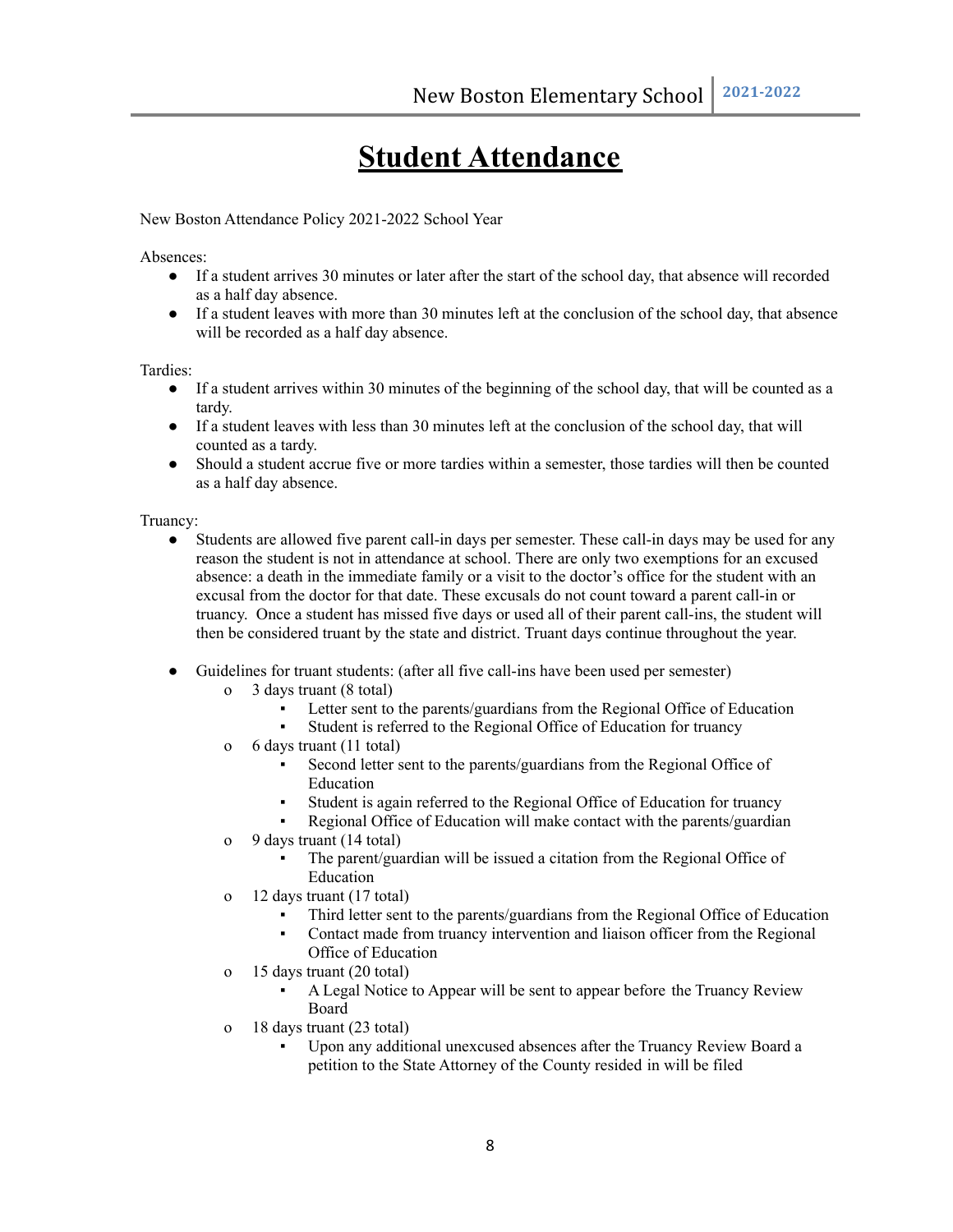#### **Emergency School Closings**

Parents will be notified of emergency school closings through a phone notification system as well as announcements through local media. Radio stations include: WRMJ (102.3FM), WRAM (1330AM), WMOI (97.7FM), and TV stations include: KWQC, WHBF, and WQAD. It is recommended that parents have plans in place for emergency closings about what your child is to do in such events.

#### **Request for Early Dismissal**

To ensure safety, teachers will not release any student from the classroom during the school day without authorization from the office. Parents who need to speak with or pickup their student(s) during school hours MUST CHECK IN at the school office. Their student(s) will then be called to the office. Parent or guardian must sign and date the Student Arrival  $\&$ Departure record book in the office. Anyone picking up a student may be requested to show identification.

#### **Transportation to and from School**

Students who regularly ride the bus, walk, or are picked up by their parent after school, are not to leave school in any other manner unless written permission, signed by a parent, is received by the teacher. If an emergency arises and a parent must make a change in the location of after-school care or supervision, school officials must be notified immediately of the change. It is preferred that the office is notified no later than 2:30 to make sure that students, teachers, and transportation personnel can be notified in a timely manner. Without proper notification, a student will be sent home according to the regular schedule and location.

Parent and Community Complaints Regarding Transportation

It is permissible for parents to talk with the Transportation Supervisor about daily route changes or to ask questions about route times. However, all parent and community complaints should be directed to the Transportation Director, not the Transportation Supervisor. School bus transportation is provided to those students living one and one half miles or more from a school building. Courteous behavior is the standard while riding on a school bus, the same as in a classroom. Misbehavior will be reported to the bus contractor, and in turn to the building principal and superintendent. Misbehavior could result in suspension from riding the bus. By signing off that you have received and read this handbook, you have given the school district the right to audiotape and/or videotape your child for safety purposes while he/she is riding the bus. These tapes may be viewed by school administration and may be used to address safety/discipline issues.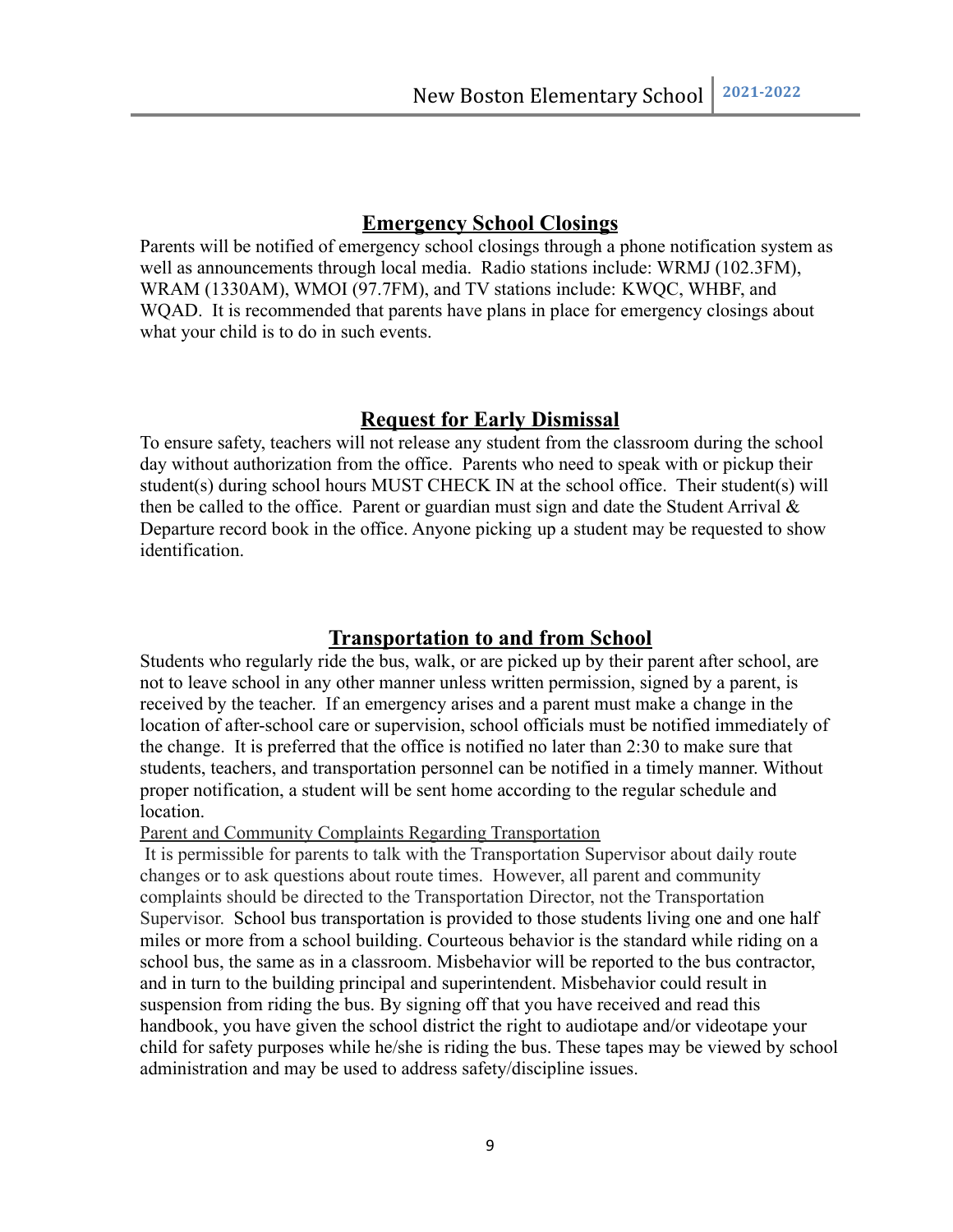## **Student Conduct and Discipline**

One of the more important lessons education should teach is self-discipline. It is the shared responsibility of the home and school to accomplish this goal. Effective training develops self-control, character, orderliness, and efficiency. Self-discipline is the key to good conduct and proper consideration for other people and their property. Students are expected to conduct themselves in a manner that will promote a safe, orderly learning environment for all. Any behavior which causes the learning atmosphere to be disrupted, or which infringes upon the rights of others in the school, will not be tolerated.

Those students who are unsuccessful following our school-wide effort may move to a more focused level of support. Students may be referred to our Student Assistant Team (a team of teachers who work together to seek solutions so students may be successful in school). These students may be placed into a "Check/In, Check/Out" system that is designed to give more focused support to students through a designated teacher. Other students may need an individual plan.

When students fail to meet expectations, consequences should be expected. Office Referrals will be issued and depending on the severity and frequency of unacceptable behavior along with the age of the student consequences may be any one or more of the following, or other consequences as deemed appropriate in specific situations:

- Verbal correction from adult supervisor/teacher
- Office referrals (minors, majors). **NOTE:** Students receiving three major referrals per quarter will be eligible for a one day in-school suspension. Three minors per month becomes a major.
- Loss of recess time
- Denial of special privileges (ex. Student council, miss parties, field trips)
- Natural consequences related to unacceptable behavior (ex. Cleaning up mess)
- Time-out from classroom
- Referral to the PST team
- Communication with parent via note, telephone call, or conference

This list does not represent a sequential list of consequences and is not inclusive. Consequences of behavior choices will follow SB100 law and will trump language written in this handbook as needed.

#### **Special Education Students/Discipline**

The Mercer County School District #404 has adopted a policy concerning discipline and special education students. The policy is in compliance with federal and state guidelines. The policy explains the rules and procedures that will be followed when disciplining special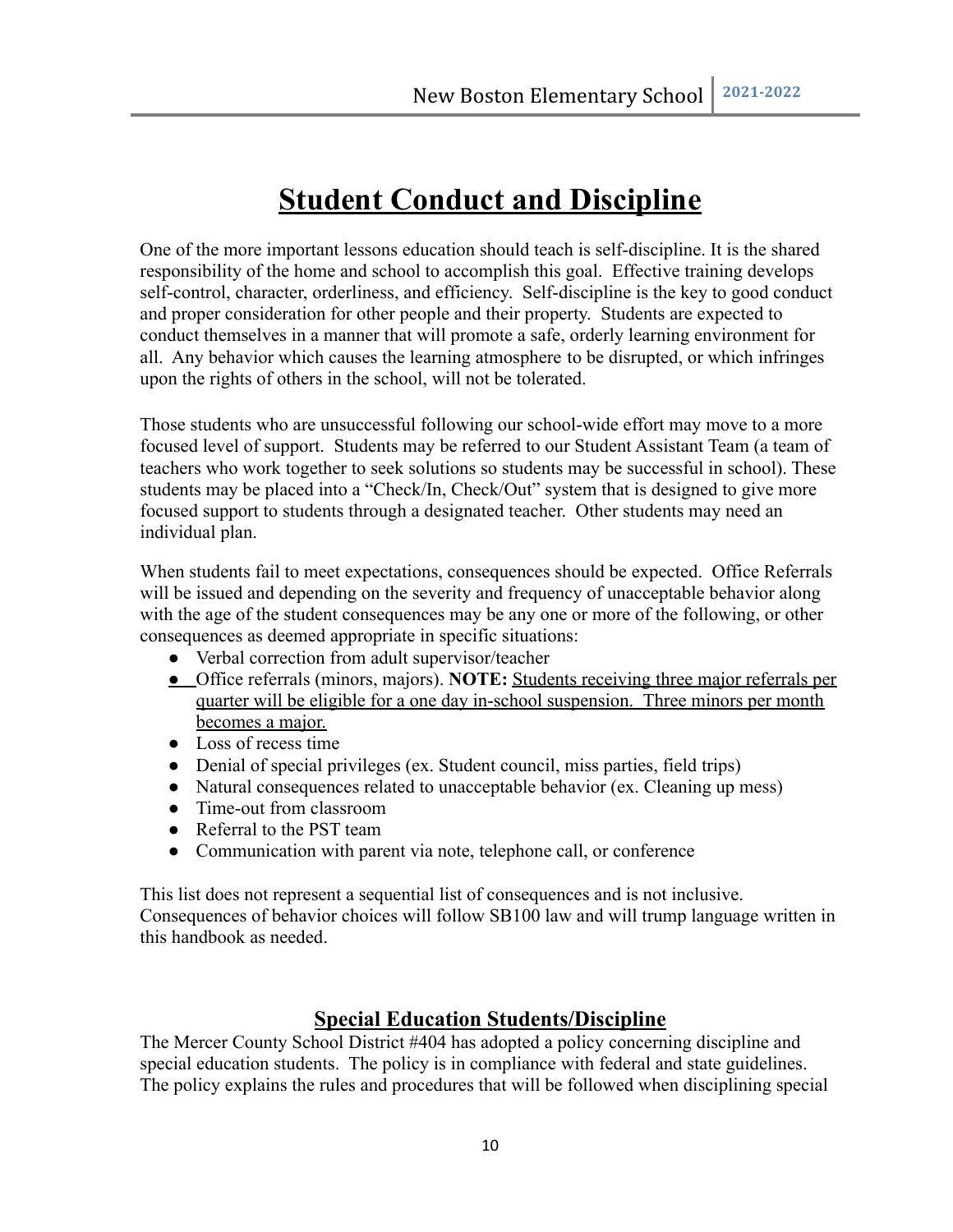education students. Parents of special education students are to receive a copy of the policy within fifteen days after the start of school.

#### **Suspension and Expulsion Policies**

Students who are guilty of gross disobedience or misconduct are subject to suspension from classes. Two types of suspension are possible. One is the in-school suspension when the student remains in an assigned school area under the supervision of a staff member. An out-of-school suspension may be assigned by the building principal at his/her discretion, up to a maximum of 10 days. All out of school suspensions will be treated as unexcused absences. Parents will be notified of the suspension. Parents will receive a written notice of the reasons of the suspension and the beginning and ending dates of the suspension. They will also be advised of a right to a hearing with the District superintendent and then the Board of Education, if needed. The decision of the Board of Education is final. Student serving out-of-school suspensions are not permitted on school property and may not participate or attend any school activity. Before the student returns to school, a conference with the parents will be arranged.

#### **Appropriate Language**

Students should speak and converse appropriately for a school setting. Swearing, profanity, vulgar, suggestive or threatening expressions may result in severe penalty.

Students will not use any form of aggressive behavior that does physical or psychological harm to someone else. Students will not urge other students to engage in such conduct. Prohibited aggressive behavior includes, but is not limited to, the use of violence, force, noise, coercion, threats, intimidation, fear, bullying, or other comparable conduct.

#### **Cell Phones/Electronic Devices**

Cell phones and similar electronic devices must be kept "powered-off" and kept out of sight (in locker or book bag) during the regular school day. Students will be issued a warning the first time their phone is taken. The student may pick the device up at the end of the day. A parent will be required to pick up the phone the second time. Upon a third time and the student will have to check the device into the office from then on.

#### **Corporal Punishment**

Corporal punishment is illegal and will not be used. Corporal punishment is defined as slapping, paddling, or prolonged maintenance of students in physically painful positions, or intentional infliction of bodily harm. Corporal punishment does not include reasonable force as needed to maintain safety for students, staff, or other persons, or for the purpose of self-defense or defense of property.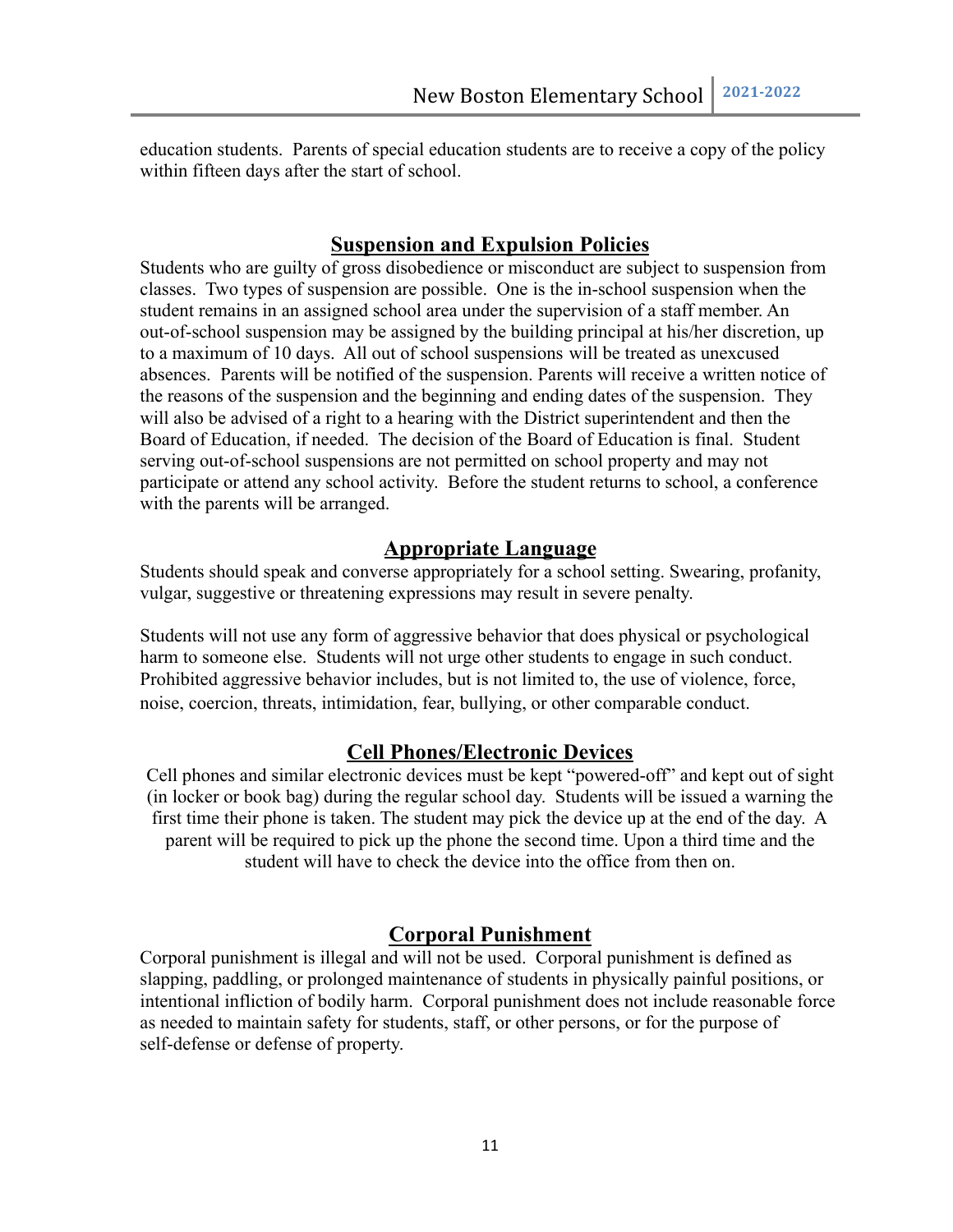#### **Firearms, Knives, Brass Knuckles & Other Objects Used or Attempted to Be Used to Cause Harm**

A student who is determined to have brought one of the following objects to school, any school-sponsored activity or event, or any activity or event that bears a reasonable relationship to school shall be expelled for a period of not less than one year:

(1) A firearm. For the purposes of this Section, "firearm" means any gun, rifle, shotgun, weapon as defined by Section 921 of Title 18 of the Unites States Code, firearm as defined in Section 1.1 of the Firearm Owners Identification Card Act, or firearm as defined in Section 24-1 of the Criminal Code of 1961. The expulsion period may be modified by the superintendent, and the superintendent's determination may be modified by the board on a case-by-case basis.

(2) A knife, brass knuckles or other knuckle weapon regardless of its composition, a billy club, or any other object if used or attempted to be used to cause bodily harm, including "look alikes" of any firearm as defined above. The expulsion requirement may be modified by the superintendent, and the superintendent's determination may be modified by the board on a case-by-case basis.

**SEVERE CLAUSE:** If a student's misconduct is severe, as in cases of fighting or threatening injury, possession of a weapon or any other object used or attempted to be used to cause bodily harm**,** willfully damaging property, displaying extreme disrespect or other extreme misbehaviors, other disciplinary action will be determined and the parents will be contacted immediately. Disciplinary actions may range from a one day in-school suspension, to a ten day out-of-school suspension, to expulsion by the Mercer County Board of Education.

#### **Bus Conduct and Discipline**

To ensure the safety of all students, it is extremely important that every student behaves properly and follows the rules for riding the school bus. The Board of Education and the Mercer County School District #404 expect students to cooperate at all times and exhibit attitudes of respect and courtesy to other children, teachers, school personnel and property. Mercer County School District provides transportation to all students who abide by reasonable rules of conduct. Students, who cannot behave on the bus or while waiting for the bus, will be issued bus conduct cards. Bus video may be used to monitor student's behavior on the bus. Parents will be informed of a child's misbehavior on the bus with a Bus Conduct Notice. Cards may be issued for any of the following reasons:

- Refusal to cooperate with bus driver
- Obscene and unacceptable language, gestures, remarks, or signs.
- Excessive talking and unnecessary noise, lack of courtesy and respect
- Throwing items of any kind in the bus or out of the windows
- Fighting or scuffling on the bus or at the bus stop, not keeping hands and feet to yourself
- $\bullet$  Deliberate delay loading or unloading
- Refusal to stay seated turning around in seat or switching of seats
- Having or using tobacco on the bus or at the bus stop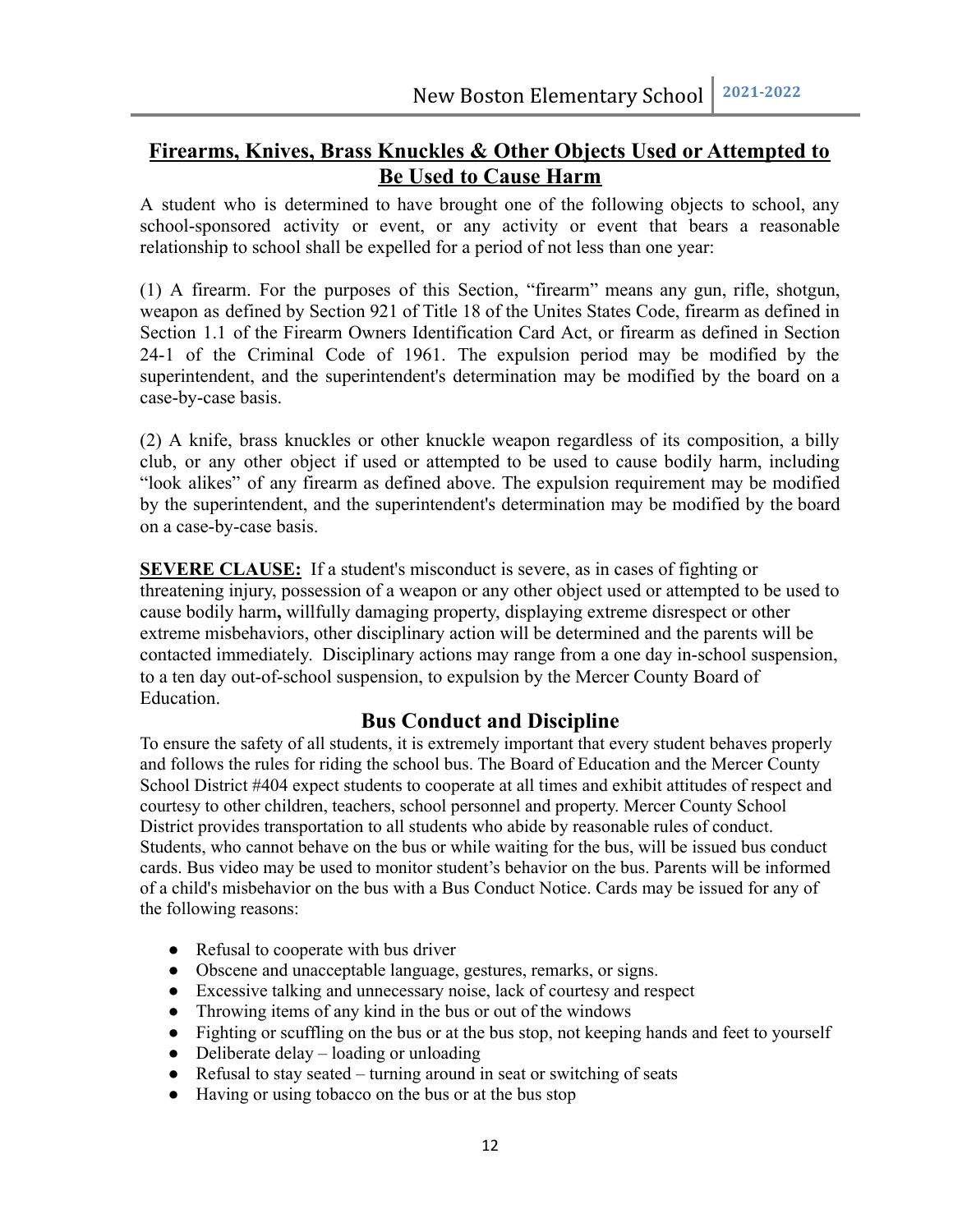- Extending arms, hands or head out windows- not keeping all body parts inside the bus
- Tampering with equipment
- Eating or drinking on the bus

## **School Services Student Health**

#### Physical Examinations and Immunizations

In accordance with Illinois law, before entering kindergarten, all students are required to have a physical examination, including required immunizations. Any students who are new to the Mercer County School District must also show evidence of the required examinations and immunizations. The examination must be completed within one year prior to the entrance date by a physician on the Illinois physical form, and the documentation should be provided to the school at the time of registration. **Students whose records are not complete and on file in the health office will be excluded from school until the records are complete by the 15 th of October each year.** For all kindergarten students lead screen, dental examination, and vision examination are also now required by the state.

Dental examinations are required for all second grade students.

#### VISION/HEARING SCREENING

We will be screening vision for prekindergarten, special education students, and kindergarten, second, and third grade. This vision screening will not take the place of the vision exam required for kindergarten entrance or first time enrollees in Illinois schools. The Illinois school code states: Vision screening is not a substitute for a complete eye and vision evaluation by an eye doctor. Your child is not required to undergo this vision screening if an optometrist or ophthalmologist has completed and signed a report form indicating that an examination has been administered within the previous 12 months. Hearing screening will be done for kindergarten through third grades and those new to Illinois schools.

#### When Is Your Child Too Sick For School?

Many parents wonder when their child is too ill to attend school. If your child experiences any of the following symptoms before school, please keep them home:

- Sore Throat of Rash of Unknown origin
- $\bullet$  Fever 100 degrees or over
- Poor Appetite
- Runny nose (with yellow or green discharge)
- Headache
- Severe Coughing or Sneezing
- Nausea, vomiting, or diarrhea within the last 8-12 hours
- Chills
- Red, burning, itchy or watery eyes white or yellow discharge, eyelids stick together in the morning, or eyelids that are red and swollen
- Swelling in the face or jaw can be due to swollen glands underneath your child's jaw or the back of the neck. It may also be due to an abscessed tooth
- Earache a child pulling on his ear, bleeding or drainage from the ear canal or pain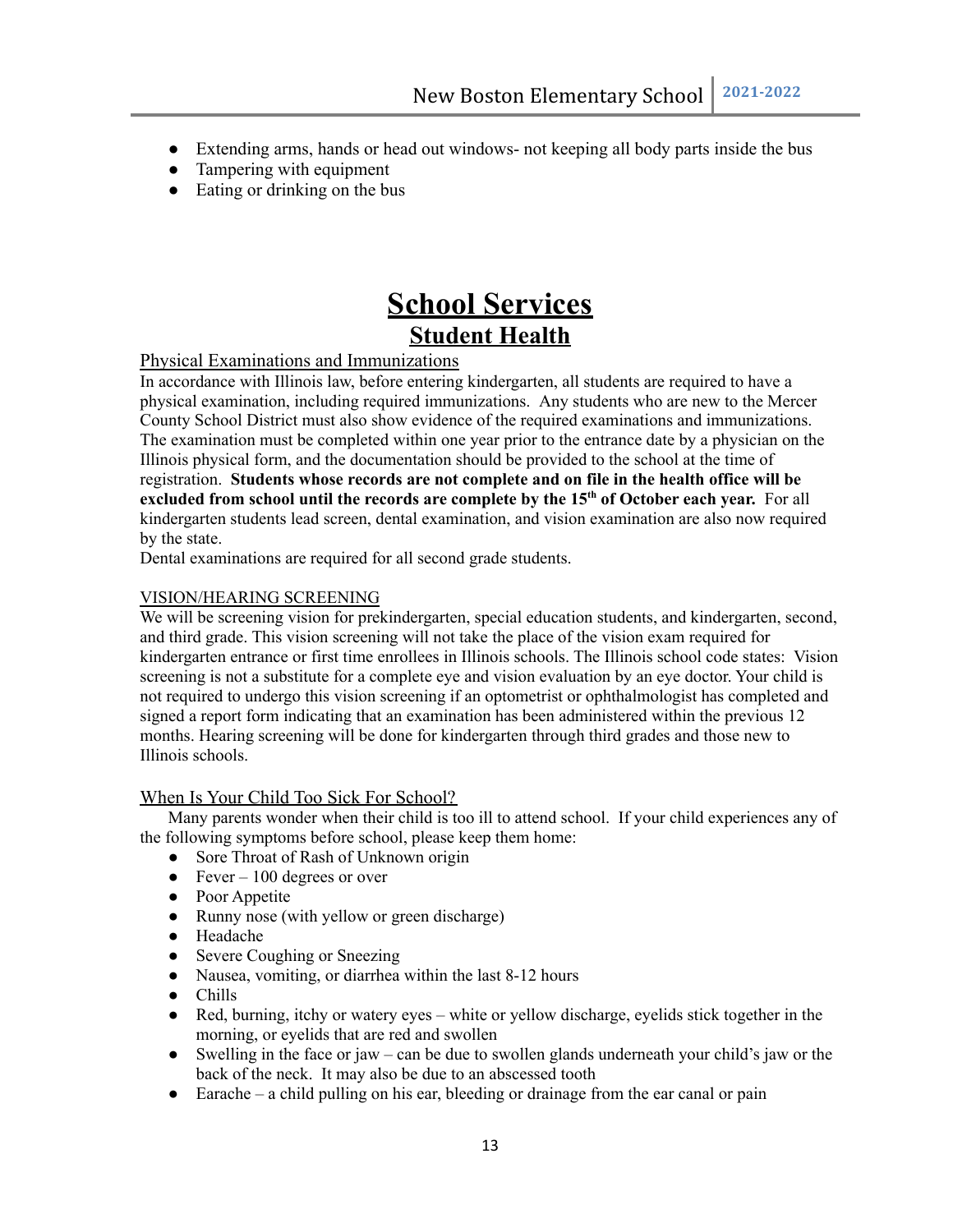#### **Please make sure your child is fever free for 24 hours without fever-reducing medication and has not vomited for 24 hours before they return to school.**

#### Request for Administration of Medication

Students are not permitted to keep medication in their possession while at school. The Mercer County School Nurse will provide first aid only as authorized by the State Board of Health. Over-the-counter medication will only be given with written permission from the parent. **Prescriptions** 

medication will be administered at school only if the physician completes the medication administration form.

- Any medication to be taken **Three Times A Day Need Not** be taken at school.
- Any child taking medications must:
	- 1. Leave medication at the school office
	- 2. Have medication in bottle or box plainly marked with the following
		- Name of student
		- Name of medication
		- Dosage
		- Doctor prescribing medication
		- Reason for taking medication
		- Termination date for Administering the medication
	- 3. Be responsible to come to the office at designated time to take medication.
	- 4. Be responsible for picking up medication if it is to be taken home at the end of the day.

#### Self-Administration of Medication

A student may possess an epinephrine auto-injector, e.g. EpiPen®, and/or asthma medication prescribed for use at the student's discretion, provided the student's parent/guardian has completed and signed a *School Medication Authorization Form.* The school District shall incur no liability, except for willful and wanton conduct, as a result of any injury arising from a student's arising from a student's self-administration of medication or epinephrine auto-injector or the storage of any medication by school personnel. A student's parent/guardian must indemnify and hold harmless the School District and its employees and agents, against any claims, except a claim based on willful and wonton conduct, arising out of a student's self-administration of an epinephrine auto-injector and/or medication, or the storage of any medication by school personnel.

#### Communicable Disease Re-Admission Procedure

Children who develop cases of communicable diseases may be re-admitted to school after all health department provisions for isolation and quarantine have been met and the attending physician has given permission, in writing, for return to school.

#### Head Lice

Researchers have shown that the discovery of lice or their eggs on the hair should not cause the child to be sent home or isolated. Therefore, Mercer County Schools will not routinely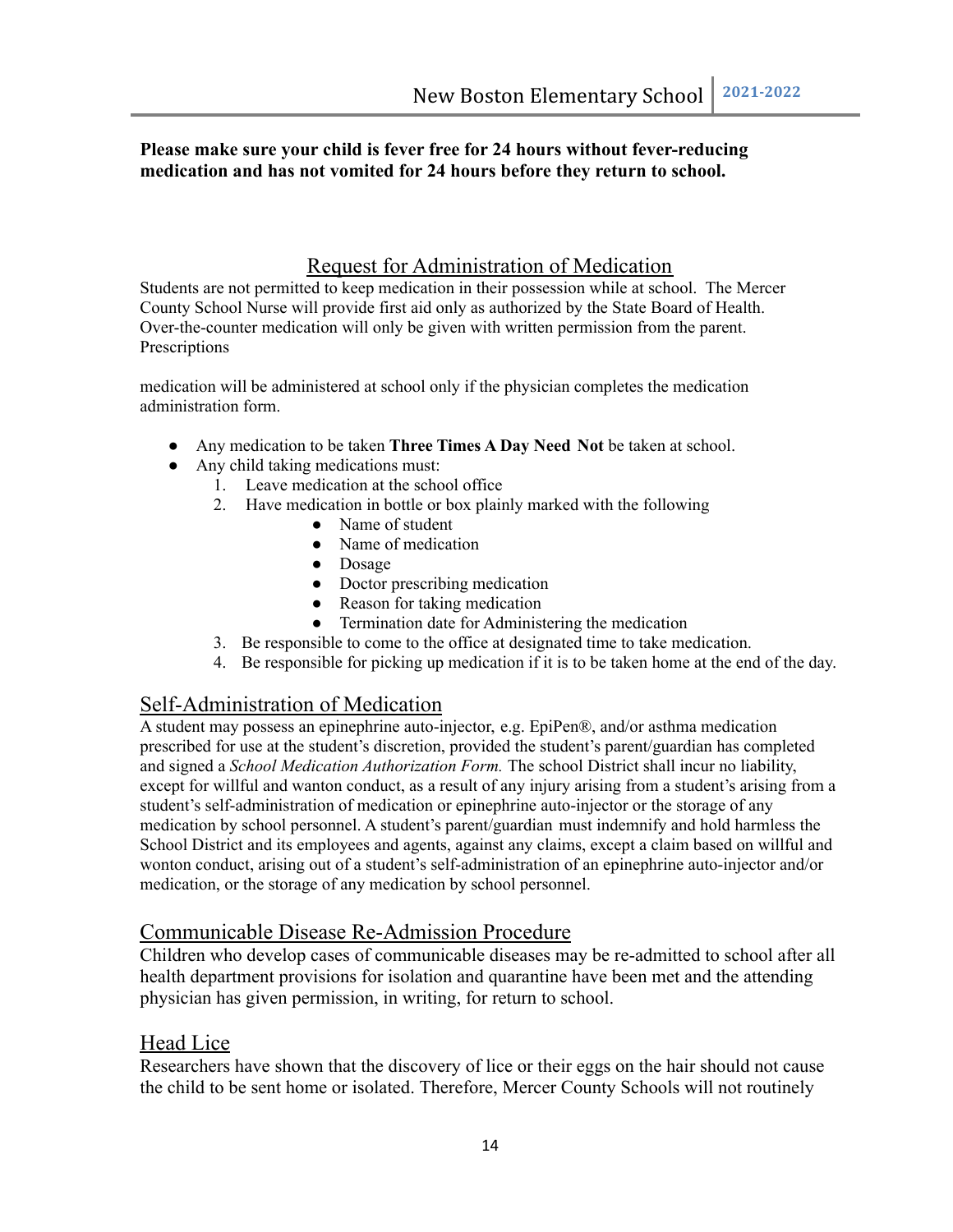send a child home, but will notify the parent of proper methods to treat the head lice after the child returns home at the end of the day.

#### Physical Education/Recess Requirements

All pupils will be required to participate in regular physical education activities as well as recesses unless excused for valid reasons, i.e. illness or injury. Request to be excused from Physical Education/Recess must be made in writing by a physician. The parent may request 1 day off from P.E./Recess without a physician excuse.

#### Personal Hygiene

Students are responsible for maintaining a reasonable standard of cleanliness and grooming. Counseling will occur to help each student meet appropriate standards.

#### Student Injuries – Illness

An attempt will always be made to notify parents when their child is significantly injured or becomes ill at school. When the parent cannot be reached, we will keep the child as comfortable as possible until the parents can be contacted. If a serious injury or illness should occur, and parents cannot be located, we will contact those people listed in the student's registration information, then contact the student's physician if contacts are not available. **It is very important that contact information including phone numbers, be kept updated with our school office.** Should hospital care be required, we will have the child transported to the emergency room of Genesis Medical Center -Aledo by ambulance. An adult will always accompany the child to the hospital if this situation should occur.

#### **Breakfast and Lunch Programs**

Eating well-balanced meals is essential for the physical and mental growth of each child. For this reason, New Boston Elementary provides both a breakfast and lunch program for the students. Students can either eat hot lunch or they may bring a cold lunch from home. You can put money on your child's account on Teacherease or you can **send your check or money in a sealed envelope to the school with your child. Please** write on the outside of the envelope the student's name, the homeroom teacher's name, and the amount enclosed. If writing a check for more than one child, list each child's name, each homeroom teacher's name and the amount of the check. We will be happy to accept your check. If two or more checks are returned for insufficient funds (NSF), then only cash will be accepted for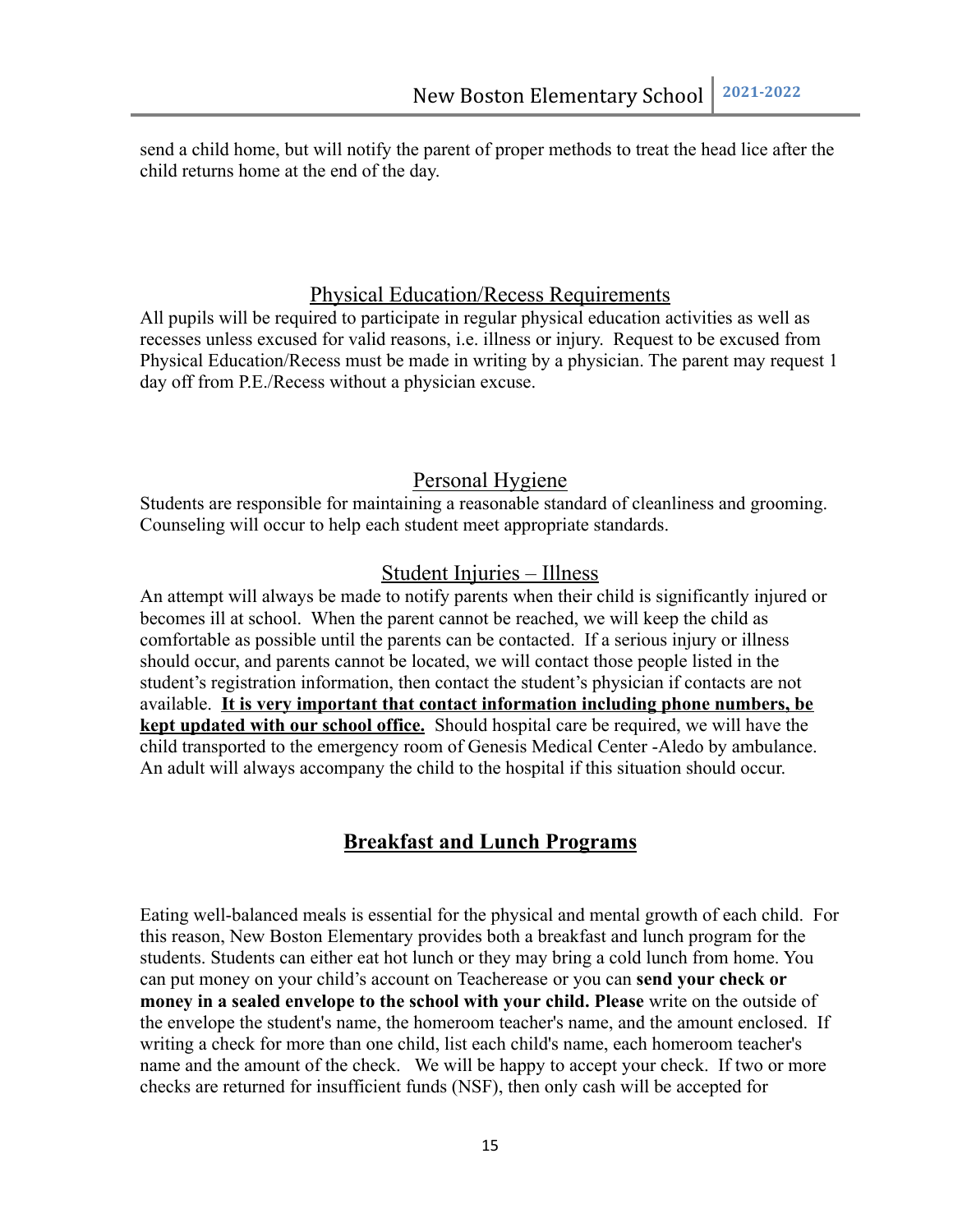breakfast and lunches. New Boston Elementary School is a member of the Mercer County State's Attorney's Check Enforcement Program and individuals who have NSF checks against the school can be prosecuted. Free and reduced lunch prices are available to students who qualify. The forms for the Free and Reduced lunch/breakfast program are available in the office at any time during the school year for families to fill out to see if the student qualifies. We cannot offer free or reduced-cost meals until the proper papers have been filled out and signed in the school office.

| Breakfast – School breakfast is available from 7:35 to 7:55 am. The cost of breakfast is as |  |                             |                       |  |      |  |
|---------------------------------------------------------------------------------------------|--|-----------------------------|-----------------------|--|------|--|
| follows:                                                                                    |  |                             |                       |  |      |  |
|                                                                                             |  | Days Regular Cost = $$1.50$ | Reduced Cost= $\$.30$ |  | Free |  |

Ē

|          | Davs | Regular $Cost = $1.50$ | Reduced Cost= $\$.30$ | Free |
|----------|------|------------------------|-----------------------|------|
| Yearly   | .74  | \$261.00               | \$52.20               |      |
| Semester | 87   | \$130.50               | \$26.10               |      |
| Month    | 20   | 30.00                  | \$6.00                |      |
| Week     |      | \$7.50                 | \$1.50                |      |

Lunch- Students may choose to bring a sack lunch. Milk is provided in the price of the school's hot lunch or it may be purchased for \$.40 with a sack lunch. Parents are not to include pop, energy drinks or candy in lunches. Parents are welcomed to eat the school hot lunch, breakfast (\$3.05- lunch, \$1.90 - breakfast) or to bring home-packed lunches. Parents are not allowed to bring prepared restaurant food for school lunch. The cost of lunch is as follows:

|          | Days | Regular Cost = $$2.35$ | Reduced Cost= $$.40$ | Free |
|----------|------|------------------------|----------------------|------|
| Yearly   | 174  | \$408.90               | \$69.60              |      |
| Semester | 87   | \$204.45               | \$34.80              |      |
| Month    | 20   | \$47.00                | \$8.00               |      |
| Week     |      | 75                     | \$2.00               |      |

Treats & Snacks: Due to the district's current wellness policy students are not allowed to bring home-made treats for birthday treats or any other treats to be provided for other students. Treats must be prepackaged or prepared in a state-licensed kitchen facility. Treats/snacks for any occasion must be arranged in advance with the classroom teacher.

Milk Break: Milk is offered to all students once daily as a snack. This is not covered by the free/reduced program. Students may bring in milk money by the semester (\$30.00) or yearly  $($ \$60.00).

#### **School Counselor**

A part time elementary guidance counselor is available. The counselor helps students overcome problems that may impede learning. The counselor may meet individual students or with groups of students who may have similar concerns. The counselor may contact parents directly about the need for continuing services.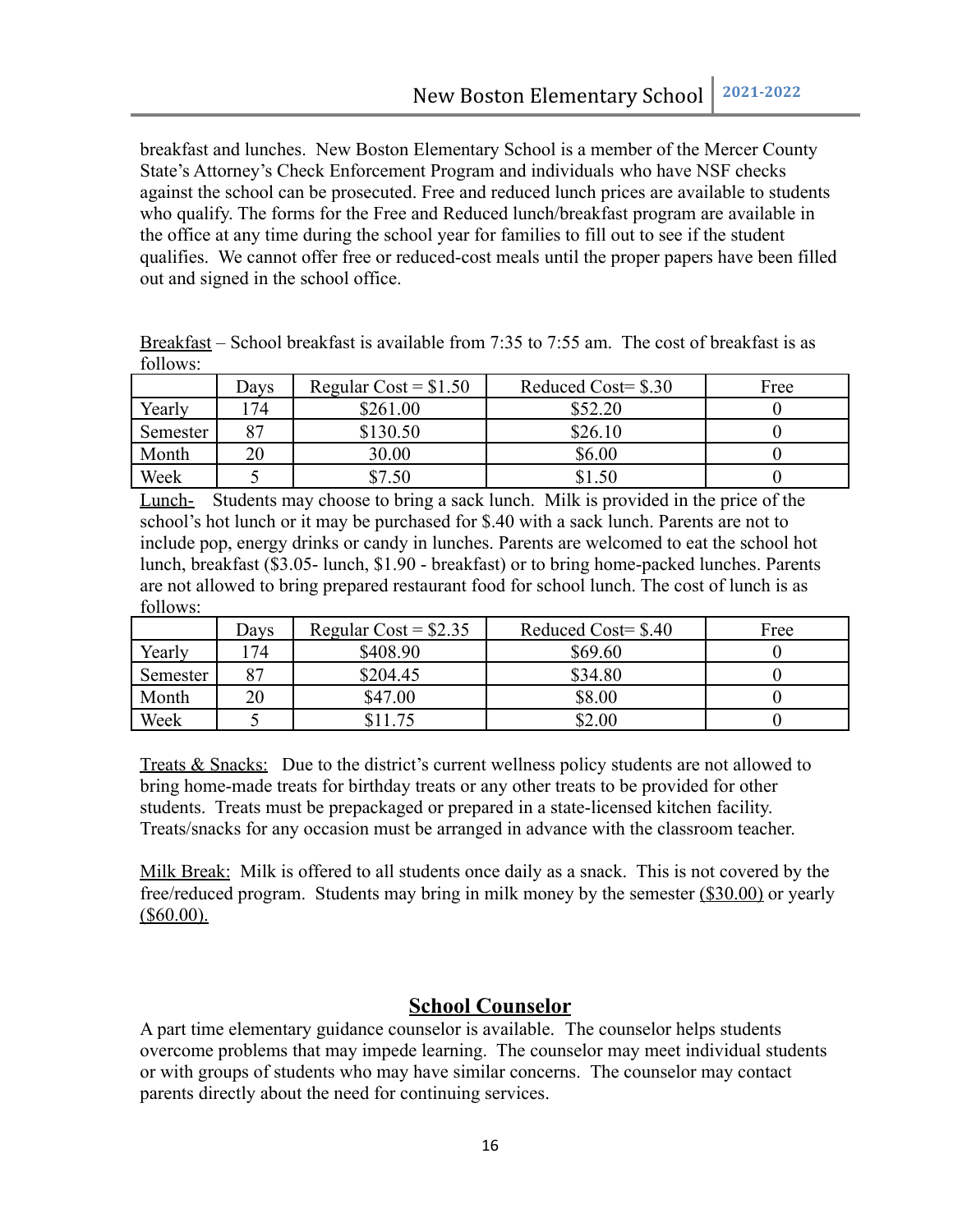#### **Student Assistant Team (SAT)**

The SAT team is a joint school staff and community effort to identify, assist and support all students who are at risk of having academic and behavioral issues which may interfere with them having success in school. The team consists of teachers and school staff members who through the problem solving method will evaluate the student's needs and offer solutions to assist and support the student. The main goal of the SAT team is to identify students whose behavior, attendance, health and/or other factors are preventing them from experiencing school success. Faculty, staff, and parents who feel that a student is in need of such assistance or support may be referred to the SAT team for consideration.

#### **Learning Resource Center (LRC)**

New Boston Elementary School houses a library and computer lab. The library offers students library classes and lends books to all students. Students are responsible for any books that are checked out. If lost or damaged, students will be required to pay for the book(s) based on replacement or repair costs. It is our policy to not allow students to check out new books until lost or damaged books have been paid for.

#### **Preschool Screening**

Each spring New Boston Elementary offers a free preschool screening for children ages 0 to 5. Children are screened in the areas of vision, hearing, cognitive and motor development. The purpose of the screening is to identify delays in development and match student needs with available services. Parents are urged to have their child screened each year as children progress and grow quickly with many changes occurring from year to year. There is no charge for this screening. Screening dates and locations will be announced several weeks in advance.

#### **Title I Program**

The Title I program in the Mercer County School District is funded under the No Child Left Behind Act of 2001. Title I of this act provides financial assistance to local school districts to provide services which help at-risk children achieve the high standards expected of all children.

The main goal of our program is to provide a wide range of assistance so that all students can achieve the high standards expected of all students. Characteristics of the New Boston Elementary Title I program is:

- 1. The New Boston Elementary Title I program is a school-wide program. This allows Title I funding to benefit all students through programs, materials, and professional development for all teachers.
- 2. In class as well as after class assistance is provided.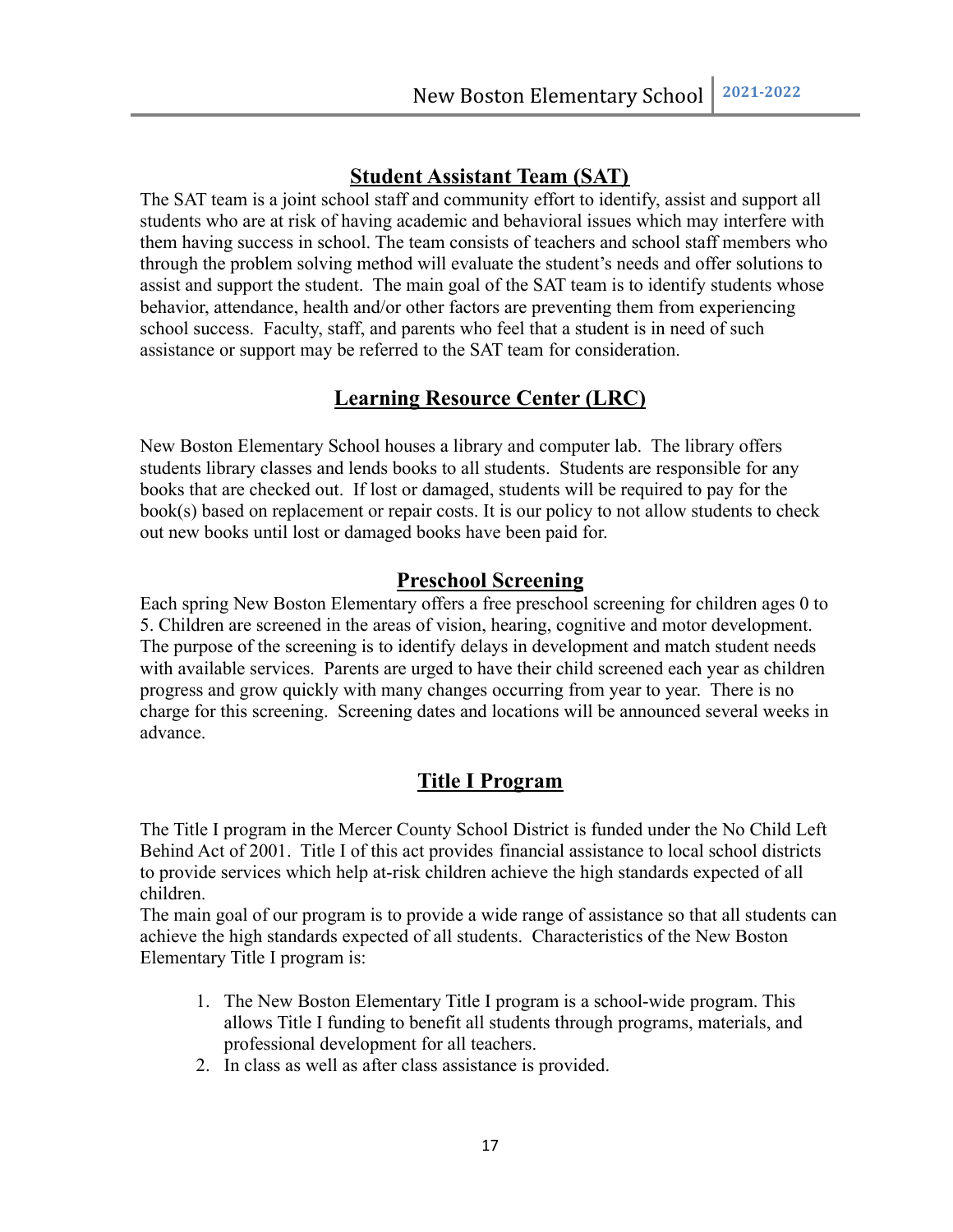- 3. Through diagnosis and teaching, we endeavor to discover and overcome the special and particular needs of each student.
- 4. The Title I program is correlated to the student's classroom program.
- 5. The District/School has a parental involvement plan in order to assist and encourage parents to become involved in their child's education. Those policies are available upon request.
- 6. An annual parent meeting is held each year. This is part of the Stakeholder's Meeting that is held in the fall/spring. Parents are encouraged to attend.

#### **Special Education**

In accordance with federal and state mandates Mercer County School District provides special education free of charge to the parents. Mercer County School District is required to identify and provide appropriate educational programs for students 3-21 years of age residing in the district who require these services. The following special education programs are provided at New Boston Elementary to help each child reach his/her potential: Early Childhood Education (ECE, ages 3-5); Speech/Language; and Special Education services to students qualifying for those services in grades K-4 through in-class support, instructional or resource support, or on a consultative basis. Students requiring further assistance will be referred to other programs through the Black Hawk Area Special Education District.

#### **Parent Teacher Organization**

New Boston Elementary has an active PTO that helps serve the needs of the school. They help by volunteering services, sponsoring programs, and funding special projects that are not funded by our district budget. Funds are raised through several projects. You are invited to be a part of this vital group. You may call the New Boston Elementary office for details.

### **General Policies and Information**

#### **Grading Scales**

**Mercer County School District grading scale:**

> A - 90-100 B - 80-89  $C - 70-79$  $D - 60-69$  $F - 0.59$

#### Scoring for standards based skills:

- $1 =$  Exceeding Standards
- $2$  = Meeting Standards
- $3$  = Needs Improvement
- $4$  = Unsatisfactory
- $x = Not covered$  at this time

And:

- $VG = Very good$  $G = Good$  $S = Satisfactory$  $N =$ Needs Improvement
	- $U =$ Unsatisfactory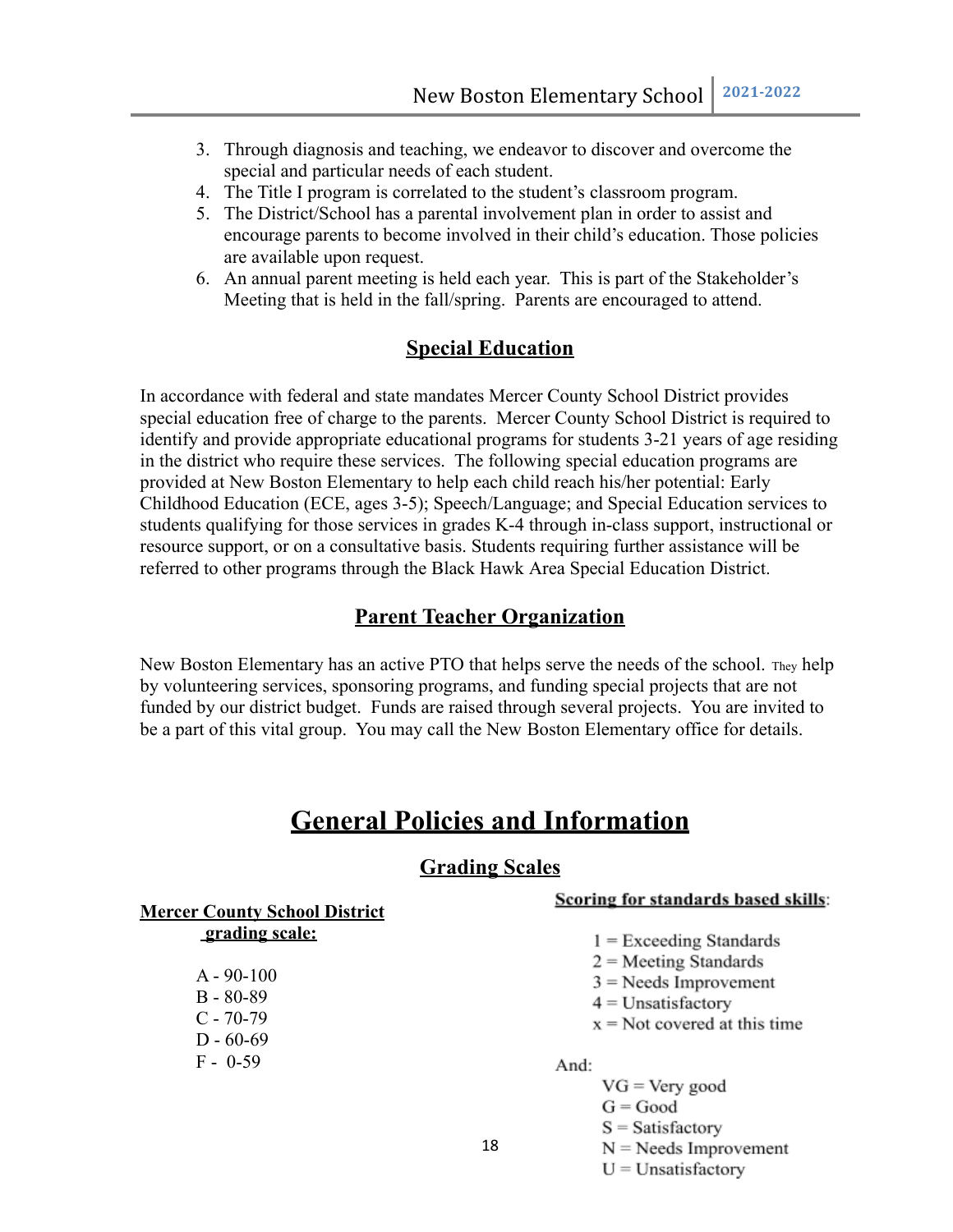#### **RETENTION PROCEDURE**

*If a student is in danger of failing a grade, parents will be informed well in advance so they are aware that their child needs extra help during the school year. The following procedure will document the student's progress throughout the year so if retention is necessary, a parent may feel comfortable that a right decision has been made.*

**1. Parents should be informed** of a student's progress during the first parent-teacher conference, or as soon thereafter as difficulties are recognized.

**2. If the student is having difficulty,** another conference will be set up between the parents and teachers early in the  $2<sup>nd</sup>$  semester. This conference will specifically mention that retention is a possible consideration with written documentation.

**3. As appropriate,** the teacher will refer the student to the Student Assistant Team for assistance in planning and implementing interventions to provide support for the child who is at risk of not being promoted.

**4.** A teacher/parent/principal conference will be scheduled after the  $3<sup>rd</sup>$  nine weeks to consider any student who still is not achieving satisfactorily. The purpose of this meeting will be to determine recommendations for promotion or retention of the student.

**5. By the end of school,** the teacher and principal will meet to determine students to be retained. The parents will be informed of the decision to retain or to promote as well as the reasons for retention.

#### **Student Dress**

When dressing your child for school several things need to be taken in to consideration. Weather: Dress your child in cool comfortable clothes, yet must be appropriate for a school setting. Dress your child in warm clothes, including coat, hat, boots, and gloves when the weather begins to get cold. Students are outdoors for recess as well as during their transportation to and from school. Buses can become delayed or disabled and students need to be dressed to keep them safe and comfortable when the weather is cold. Safety: Shoes worn to school should be appropriate for activities at recess and PE that involving running (**flip-flops are strongly discouraged**). If flip-flops are worn the students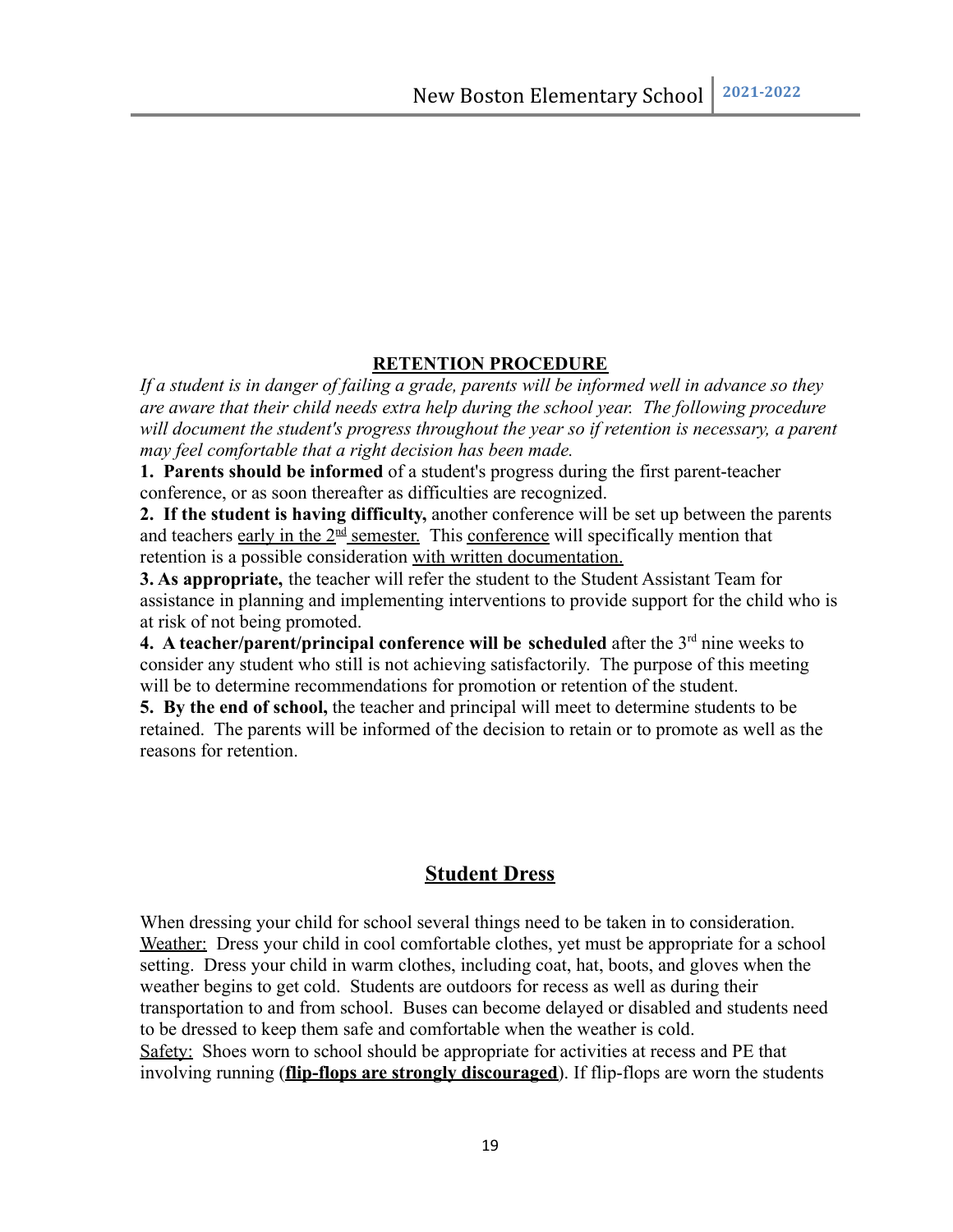should have another pair of shoes available that are appropriate for recess and PE. Shoes with heels are not allowed.

School Environment: The administration reserves the right to disallow attire or hair styles (including colors) that may disrupt the teaching environment. No clothing promoting alcohol, tobacco, or illegal drugs, or items displaying lewd or inappropriate statements or pictures, will be allowed in school or at school-sponsored functions. Students are expected to remove hats or caps when entering the building. Students are not allowed to wear hoods inside the building.

#### **Personal Belongings**

The school is not responsible for lost, stolen, or broken articles. Please mark all items brought from home with your child's name. Students should not bring items to school that have significant sentimental or monetary value. Students should only bring money to school that is needed for school expenses. Students are not to bring trading cards, electronic games or other devices to school. Cell phones are allowed at school, although discouraged at the elementary level, but must be turned off and must remain in a student's locker or book bag. Scooters, skateboards, and roller blades are not allowed at school. Lost and found articles may be turned into the office.

#### **Textbooks**

Textbooks are provided to the students. These will be distributed in the classroom by the teachers. Textbooks will be collected from the students at the end of the school year. Students are expected to take good care of the books issued to them. Charges will be assessed for excessively worn, marked, or lost textbooks.

#### **Visitors / Volunteers**

Visitors and volunteers are welcome in our building and encouraged to be a part of our learning community. All visitors during the regular school day must report directly to the office to sign in and obtain a "Visitor's Pass" before entering other areas of the building. Visitors are asked to sign-out in the office when leaving. Non-authorized persons should not be in the school building or on the school premises at any time without clearance from the office.

#### **Drug Free Zone**

Mercer County School District #404 has been designated a Drug Free School Zone. This means that any drug or look-a-like drug, alcohol, or tobacco violation on school property and/or at any school function (on campus or off) can result in disciplinary action by school officials.

#### **Bicycles**

Students who live within biking distance from school are allowed to ride their bicycles to schools. Parents are encouraged to make sure their child is knowledgeable in bicycle safety rules and regulations. Safety helmets are recommended. Bicycles are to be parked on the